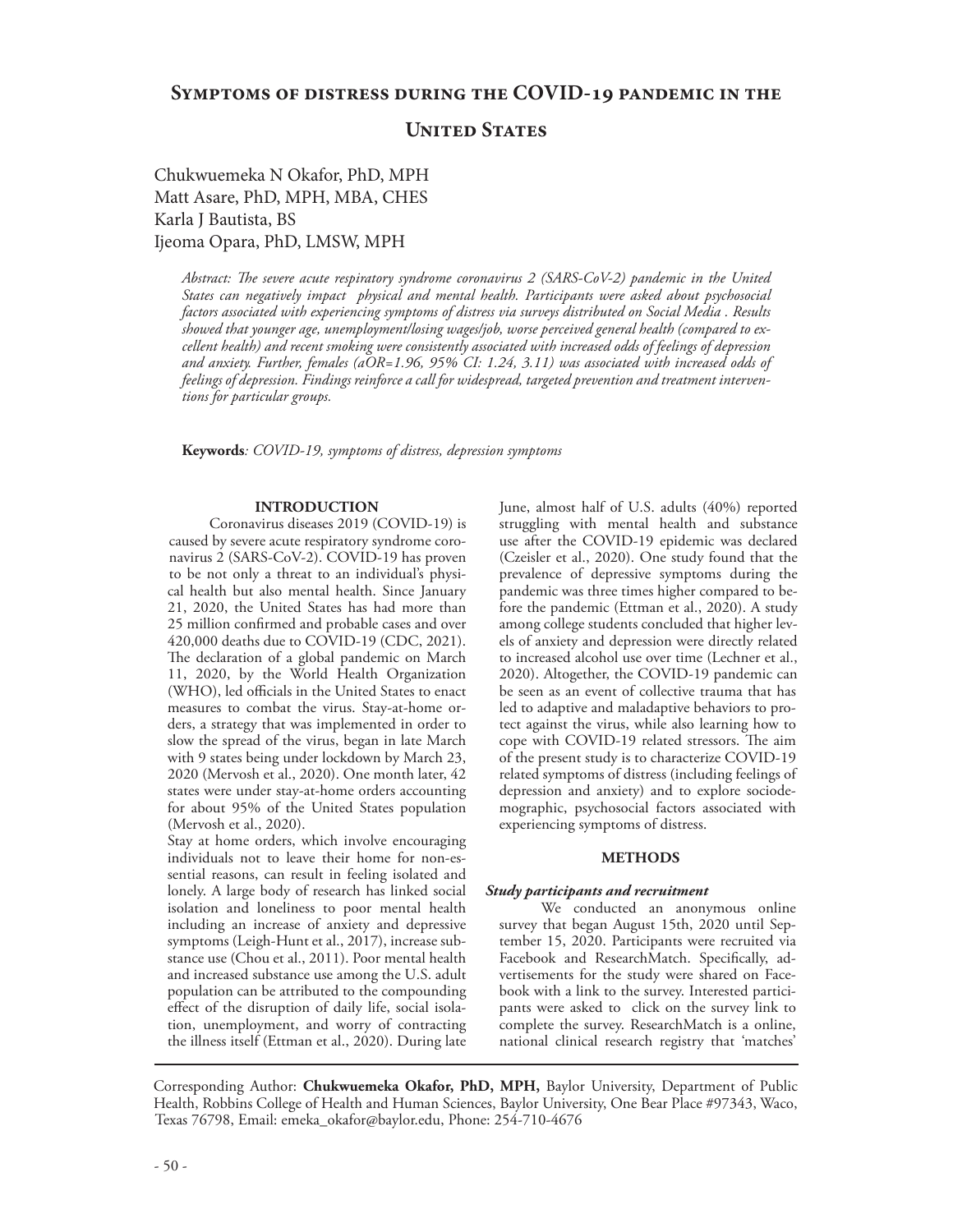people who want to participate in clinical studies with researchers who are seeking volunteers. ResearchMatch has developed tools to filter potential eligible participants to participate in research studies. ResearchMatch provides standard notification language that is sent (via email) to all ResearchMatch volunteers who meet study eligibility criteria. Participants who were interested in participating in the study clicked on the link in the Facebook advertisement or ResearchMatch email and were screened for eligibility. Study eligibility included being 18 years of age or older, English speaking, residing in the United States, and providing completed responses to the survey questions. Before proceeding to complete the survey, each participant consented to participate in the study by providing a 'yes' response to the question "Do you agree to participate in this study?". Survey questionnaire was administered via Qualtrics. We used the Prevent Ballot Box Stuffing option when designing the survey in Qualtrics to detect and prevent duplicate responses. The Facebook ad reached 20,064 (i.e., the number of people who saw the ad at least once on Facebook). Of the 817 persons that clicked on the link within the ad to view the survey, 531 started completing the survey. Of the 1,322 prospective participants contacted via email on ResearchMatch, 64 indicated interest in participating in the survey. Of this 64, 58 began completing the survey. Of the 589 prospective participants that began the survey, 446 completed all responses. Therefore, of the 2,139 prospective participants that viewed the survey, 446 completed all responses representing an overall response rate of 22.9%. The survey was deemed exempt by the Institutional Review Board at Baylor University.

## *Measures*

 Most of the demographic and substance use questions used in the survey were adapted from national surveys particularly the National Survey on Drug Use and Health (Center for Behavioral Health Statistics and Quality. & (2019)., 2019). COVID-19 related questions were adapted from several data collection tools compiled by the NIH Public Health Emergency and Disaster Research Response Program (NIH Public Health Emergency and Disaster Research Response (DR2), 2021).

## *Outcome*

 Participants were asked to indicate the extent to which they agree or disagree with a list of psychosocial and behavioral factors since the outbreak of the COVID-19 pandemic. Specifically, participants were asked, "Since the outbreak of the COVID-19 pandemic … (1) I have experienced feelings of sadness or depression" (2) "I feel negative and/or anxious about the future" Response options were on a four-point Likert ranging from strongly agree to strongly disagree.

Demographics. Participants self-reported their age, gender, race/ethnicity, completed education, marital status, employment status (including

whether they lost wages or their employment due to the COVID-19 pandemic), and health insurance status.

 *COVID-19 screening and exposure.* Participants were asked the following questions about COVID-19 testing, exposure, and diagnosis: (1) *"Have you been tested for COVID-19 (SARS-CoV-2)?"*, (2) Among those with a 'yes' to the question above were asked, *"What was the result of your COVID-19 test (i.e. SARS-CoV2)?"* and (3) *"Has a member of your family/household tested positive for COVID-19 (SARS-CoV-2)?"*.

 *Health status*. Participants were asked about the overall health with the following question, *"Would you say your health, in general, is excellent, very good, good, fair or poor?"*. We categorized responses as excellent/very good, good or fair/poor. Participants were also asked the following question about preexisting conditions "Has a doctor, nurse, or another health professional ever told you that you had any of the following conditions?". Response options ranged from respiratory (e.g. COPD, chronic bronchitis, Asthma, etc.), cardiovascular (e.g. stroke, congestive heart failure, heart attack, etc.) metabolic (e.g. diabetes), and cancer (e.g. lung, bladder cancers, leukemia, etc.). We created a binary variable (yes/no) if participants indicated affirmatively having any preexisting health condition.

 *Substance use behaviors*. Participants were asked the following questions about their substance use behaviors: *In the past month:* (1) *"Have you smoked any cigarettes?"* (2) *"Have you, even once, had a drink of any type of alcoholic beverage?"* (3) *"Have you used cannabis or marijuana?"*  Among those who responded with a 'yes' to any of the above questions, further questions asked how the COVID-19 pandemic may have changed their substance use behaviors. Specifically, participants were asked *…since the outbreak of COVID-19, has any of the following happened to you …* and response options included, *smoked/drank/used more than usual, smoked/drank/used less than usual, tried to stop smoking/drinking/using.*

## *Data analysis*

 We used frequencies and percentages to describe the sociodemographic characteristics, CO-VID-19 screening and exposure, Substance use behaviors, and behavioral and psychosocial factors of the sample. The primary outcome for this analysis (1) Since the outbreak of the COVID-19 pandemic feelings of sadness or depression, and (2) Since the outbreak of the COVID-19 pandemic negative and/or anxious about the future. We operationalized each of the symptoms of distress into a binary variable (1=Agree/strongly agree and 0=Disagree/strongly disagree). We used separate bivariable logistic regression models to determine the relationships between sociodemographic and substance use behaviors with each psychosocial outcome. Next, we constructed a multivariable logistic regression model by including variables statistically significant at the bivariable level (using a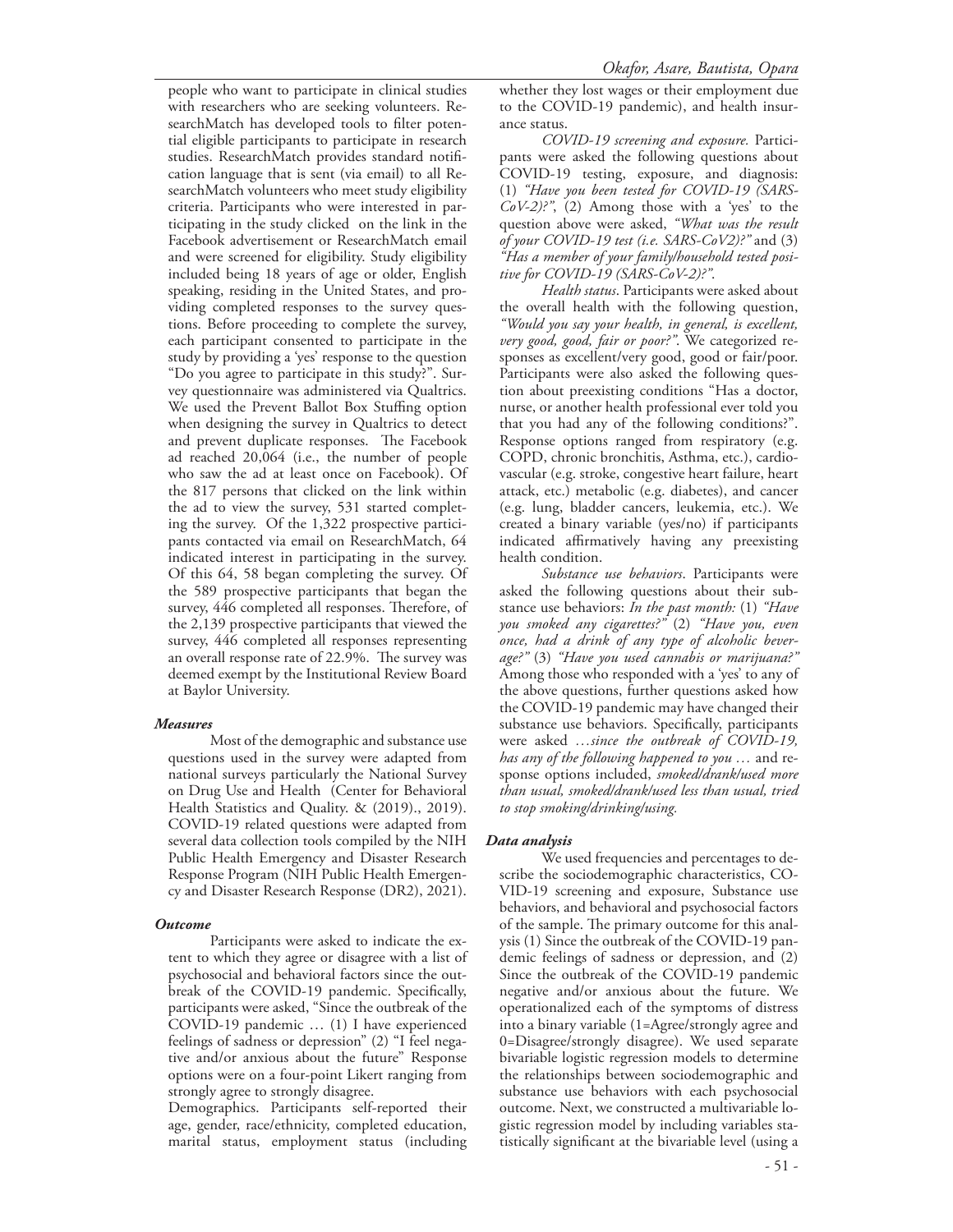p-value level of <0.10 as the cut-off point) into the multivariable model. We calculated unadjusted and adjusted odds ratios and 95% confidence intervals. All statistical analysis was conducted using SAS version 9.4 SAS Institute Inc., Cary, North Caroline, USA).

#### **RESULTS**

#### *Sample Characteristics*

 The study sample was comprised of (N=446) adults living in the United States. The median age of the sample was 60 years old (interquartile range=47, 67), with most being female (61%), white (86%), obtained a college degree or higher (54%), married or living together (64%), and employed (57%, Table 1). Over two-thirds of the sample had a history of a chronic condition (69.3%). Majority reported that they experienced feelings of sadness or depression (64.5%) and felt negative and/or anxious about the future (65.0%). Thirteen percent, 56%, and 13% reported smoking, alcohol, and marijuana use in the past 30 days respectively (Table 1).

#### *Factors associated with symptoms of distress*

 Table 2 displays results from the multivariable logistic regression models of factors associated with reporting symptoms of distress. Female respondents (compared to males) had significantly increased odds of experiencing all psychosocial outcomes compared to males. Also, there was a pattern of respondents with greater educational attainment to have increased odds of depression and anxiety symptoms. Respondents who were employed had significant increased odds of reporting symptoms of depression compared to those who were not employed (Table 2). Females had significantly increased odds of experiencing feelings of sadness or depression (aOR=1.96, 95% CI: 1.24, 3.11) compared to males. Respondents who responded that they had been tested for COVID-19 had significant increased odds of experiencing trouble concentrating (adjusted odds ratio (aOR) = 2.27, 95% confidence interval (CI): 1.32, 3.93) compared to those who had not tested. Respondents who indicated that they lost their job or wages due to COVID-19 had significantly increased odds of experiencing depression (aOR=2.47, 95% CI: 1.27, 4.77) and anxiety (aOR=3.02, 95% CI:1.48, 6.16) symptoms compared to those who did not (Table 2). There was a pattern indicating that respondents with good or fair/poor health (compared to those reporting excellent/very good health) reported increased odds of depression, anxiety symptoms, and trouble concentrating. Respondents who reported smoking in the past 30 days had reduced odds of reporting anxiety symptoms and trouble concentrating.

#### **DISCUSSION**

 In this sample of adults in the United States recruited online, COVID-19 related dis-

tress was common, with over two-thirds reporting depression and anxiety symptoms due to the COVID-19 pandemic. Younger age, identifying as a female, and higher educational status were consistently associated with increased odds of feelings of depression and anxiety.

 Symptoms of distress particularly depression and anxiety symptoms are notable sequelae of traumatic events (Garfin, 2020) such as the COVID-19 pandemic. Elevated depression and anxiety symptoms increase the risk of poor physical and well-being outcomes. Studies have revealed that depression has been linked with heart disease (Carney & Freedland, 2017; Jani et al., 2016), insomnia (Peterson et al., 2008; Vargas & Perlis, 2020), inflammation (Beurel et al., 2020), and suicide (Chesney et al., 2014). Additionally, comorbid factors associated with depression and anxiety (e.g., substance use disorders) also increase the risk of poor physical and well-being outcomes. Specifically, elevated depression and anxiety symptoms are associated with alcohol (McHugh & Weiss, 2019), cannabis (Hanna et al., 2017; Kedzior & Laeber, 2014; Volkow et al., 2014), and illicit drug use disorders (Turner et al., 2018). Substance use disorders are associated with poor physical and well-being outcomes. The COVID-19 outbreak has now entered its ninth month in the U.S. and no efficacious vaccine has been approved. Further, the COVID-19 lockdowns in some states have resulted in an economic downturn. The reality is that symptoms of distress particularly depression and anxiety are likely going to be chronic, with an increase in their prevalence. Thus, additional resources and support to provide mental health treatment and prevention will be sorely needed now and post-COVID-19.

 Our analyses also indicates that women and those who lost their jobs/wages because of COVID-19 had increased odds of depression and anxiety symptoms. This is consistent with national trends in which women are disproportionately impacted by COVID-19 in the U.S. for various reasons that are unique to their marginalized status. Women accounted for a higher percentage of job loss in the U.S. compared to men (Mahajan et al., 2020). The factors driving the disproportionate impact of COVID-19 on women include that jobs held by women are vulnerable to the COVID-19 crisis, holding 1 in 3 essential jobs (Robertson & Gebeloff, 2020), and bearing a disproportionate responsibility of caregiving following state lockdowns (Women, Caregiving, and COVID-19 | CDC Women's Health, 2020). More so, our study findings revealed that those who lost their jobs/wages because of COVID-19 had increased odds of depression and anxiety symptoms. This finding is consistent with data showing associations between unemployment and significant depression among adults in the United States (McGee, 2015). The COVID-19 induced economic downturn and the conseuqnt loss of millions of jobs and reduced wages is likely to worsen the mental health burden in the U.S.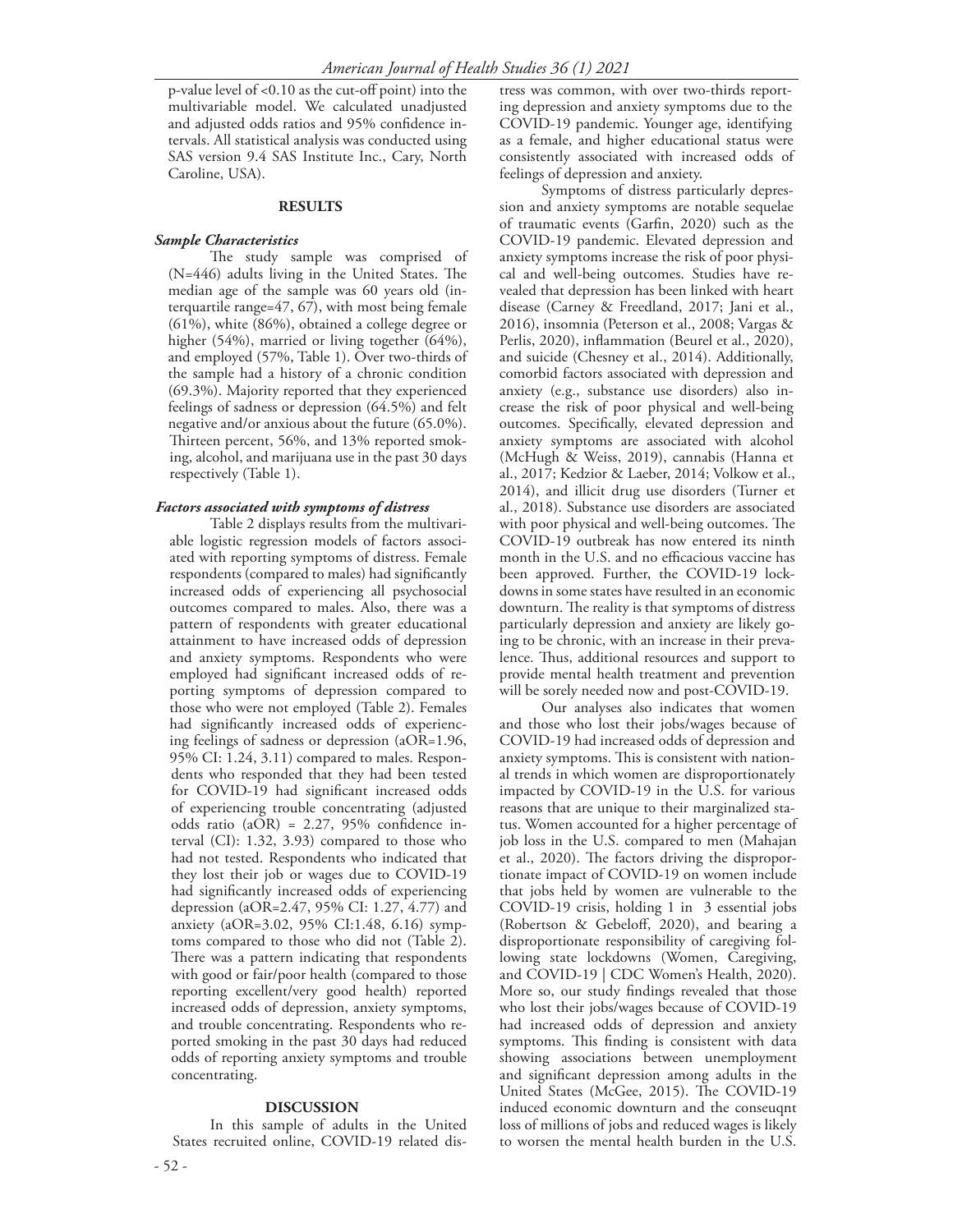| Table 1. Characteristics of the study sample (N=446)         |                   |  |  |  |  |  |
|--------------------------------------------------------------|-------------------|--|--|--|--|--|
| Characteristics                                              | $n$ (%)           |  |  |  |  |  |
| Median age (IQR)                                             | 60 (47, 67)       |  |  |  |  |  |
| <b>Sex</b>                                                   |                   |  |  |  |  |  |
| Male                                                         | 170 (38.6)        |  |  |  |  |  |
| Female                                                       | 270 (61.4)        |  |  |  |  |  |
| Race/ethnicity                                               |                   |  |  |  |  |  |
| White                                                        | 359 (86.3)        |  |  |  |  |  |
| Non-white                                                    | 30(7.21)          |  |  |  |  |  |
| Other                                                        | 27(6.5)           |  |  |  |  |  |
| Education                                                    |                   |  |  |  |  |  |
| High school diploma/GED                                      | 73 (16.7)         |  |  |  |  |  |
| Some college/Assoc Degree                                    | 125(28.6)         |  |  |  |  |  |
| College degree                                               | 113(25.9)         |  |  |  |  |  |
| Grad degree or higher                                        | 126 (28.8)        |  |  |  |  |  |
| <b>Marital Status</b>                                        |                   |  |  |  |  |  |
| Single                                                       | 78 (17.8)         |  |  |  |  |  |
| Married/living together                                      | 282 (64.4)        |  |  |  |  |  |
| Divorced, separated, widowed                                 | 78 (17.8)         |  |  |  |  |  |
| Employed                                                     | 235(57.7)         |  |  |  |  |  |
| Lost job or wages due to COVID-19                            | 113(26.0)         |  |  |  |  |  |
| Health Insurance                                             | 402 (92.0)        |  |  |  |  |  |
| <b>Overall Health</b>                                        |                   |  |  |  |  |  |
| Excellent/very good                                          | 206 (46.8)        |  |  |  |  |  |
| Good                                                         | 153 (34.8)        |  |  |  |  |  |
| Fair/poor                                                    | 81 (18.4)         |  |  |  |  |  |
| History of chronic condition                                 | 309 (69.3)        |  |  |  |  |  |
| Median BMI (IQR)                                             | 28.5 (24.3, 32.9) |  |  |  |  |  |
| Tested for COVID-19                                          | 101(23.2)         |  |  |  |  |  |
| Family member has COVID-19/tested positive for COVID-19      | 75 (17.4)         |  |  |  |  |  |
| Experienced feelings of sadness or depression                | 283 (64.5)        |  |  |  |  |  |
| Feel negative and/or anxious about the future                | 284 (65.0)        |  |  |  |  |  |
| Experienced changes in sleep                                 | 226 (51.7)        |  |  |  |  |  |
| Had trouble concentrating                                    | 170 (38.8)        |  |  |  |  |  |
| Fear how the COVID-19 pandemic will impact my medical care   | 197(45.1)         |  |  |  |  |  |
| Have experienced financial difficulties                      | 148 (33.7)        |  |  |  |  |  |
| Had trouble taking my medications as prescribed by my doctor | 38(8.7)           |  |  |  |  |  |
| Past 30 days Smoking                                         | 56 (12.9)         |  |  |  |  |  |
| Smoked more                                                  | 21(39.6)          |  |  |  |  |  |

Smoked less 10 (19.6)

**Table 1. Characteristics of the study sample (N=446)**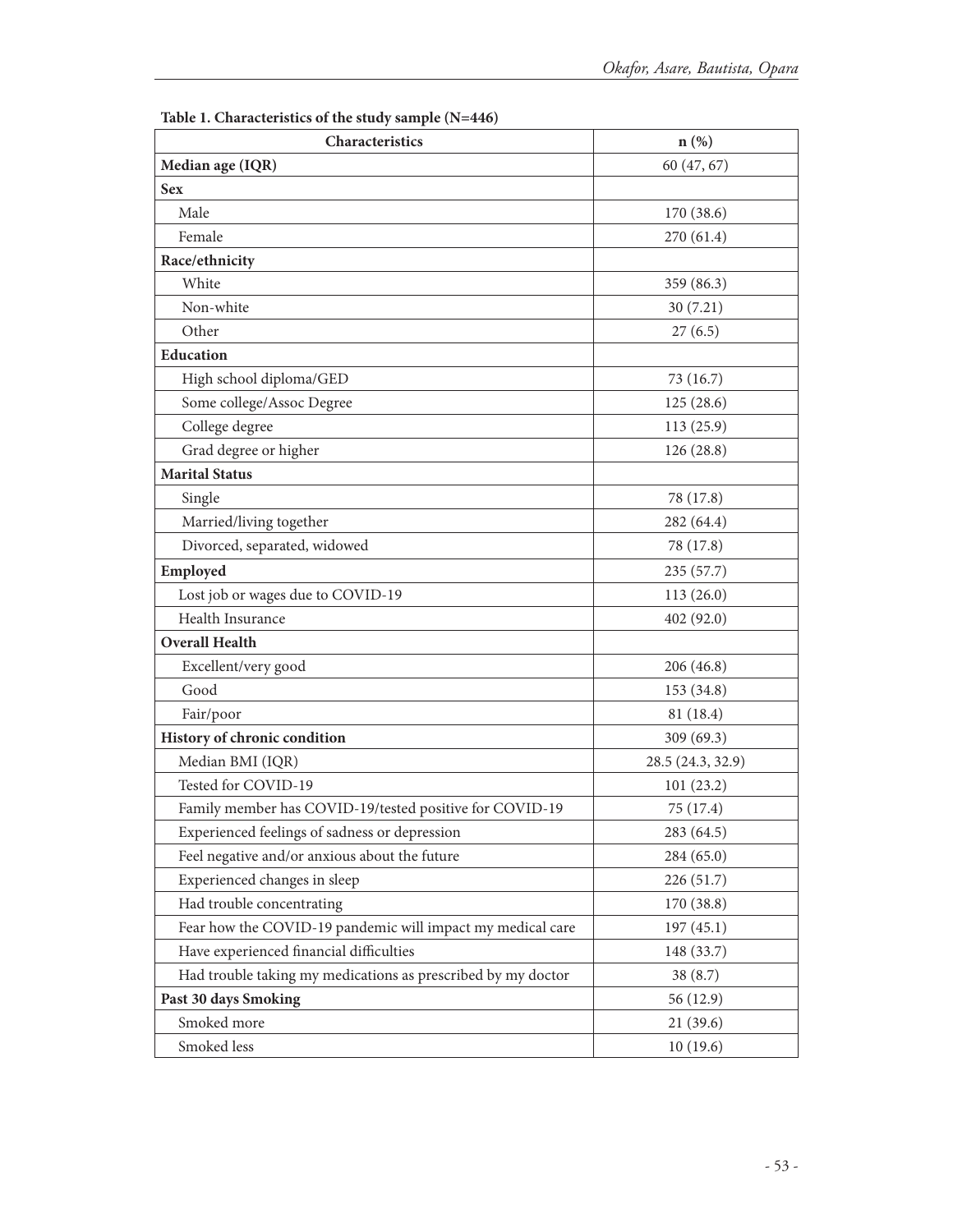| $\sim$                                            |           |  |  |  |  |
|---------------------------------------------------|-----------|--|--|--|--|
| <b>Characteristics</b>                            | $n$ (%)   |  |  |  |  |
| Worried about smoking because of risk of COVID-19 | 24(45.3)  |  |  |  |  |
| Past 30 days Alcohol                              | 185(56.8) |  |  |  |  |
| Drank more                                        | 59 (32.8) |  |  |  |  |
| Drank less                                        | 23(13.5)  |  |  |  |  |
| Past 30 days Marijuana                            | 57(13.2)  |  |  |  |  |
| Used more marijuana                               | 14(20.9)  |  |  |  |  |
| Used less marijuana                               | 6(9.7)    |  |  |  |  |

**Table 1. Characteristics of the study sample (N=446) Cont.**

Taken together, intervention and prevention efforts for depression and anxiety would benefit from extending economic support more broadly in the population but also targeted at women.

 Our study found that over half of participants reported alcohol use in the past 30 days, with about 13% reporting smoking and cannabis use within the past 30 days. Further, among those who used alcohol and smoked, a third reported drinking more and about 39% reported smoking more. In the bivariable analysis, drinking and smoking more were significantly correlated with experiencing depression and anxiety symptoms. Prior studies have reported increases in alcohol (Pollard et al., 2020) and smoking behaviors (Maloney, 2020) as well as drug use during the CO-VID-19 pandemic (Czeisler et al., 2020). The psychological distress associated with the COVID-19 pandemic, lockdowns, and economic decline may steer individuals to increase their use of substances as a coping mechanism. However, it is noteworthy that individuals with substance use disorders are at an increased risk of COVID-19 and its adverse outcomes including hospitalizations and deaths (Wang et al., 2020).

 While our study has several strengths in establishing the association between mental health symptoms and substance use, in addition to revealing gender disparities in COVID-19 diagnoses and outcomes, there are few limitations related to the study design. Our sample was generally older (median age=60 years), less racially/ethnically diverse (7% non-white), and more educated (over 50% with a college degree) than the general U.S. population. Further, because of the modest response rate, generalizability of findings is limited, i.e., the findings observed in our study may be different from what might be observable in the general U.S. population. Second, depression and anxiety were assessed using a single question and those do not indicate clinically relevant elevated depression and anxiety symptoms. Third, our data were obtained via self, therefore encourage future research in this area to use multiple sources of data such as clinical diagnosis and medical charts.

#### **CONCLUSION**

 Data from this sample of adults in the U.S. indicate that two in three individuals have experienced depressive and anxiety symptoms since the outbreak of the COVID-19 pandemic. The data also indicated a correlation between depression and anxiety symptoms and increased use of tobacco products and increased alcohol use. The study also highlights the gender disparity in women's exposure and diagnoses of COVID-19, which was associated with higher depressive and anxiety symptoms. Given that the effects of the COVID-19 pandemic might be prolonged, there is an urgent need for prevention and treatment interventions for symptoms of distress, together with phased economic relief broadly in the population but also among targeted groups.

#### **References**

- Beurel, E., Toups, M., & Nemeroff, C. B. (2020). The Bidirectional Relationship of Depression and Inflammation: Double Trouble. Neuron, 107(2), 234–256. https://doi.org/10.1016/j. 234–256. https://doi.org/10.1016/j. neuron.2020.06.002
- Carney, R. M., & Freedland, K. E. (2017). Depression and coronary heart disease. Nature Reviews Cardiology, 14(3), 145–155. https://doi. org/10.1038/nrcardio.2016.181
- CDC. (2021). United States COVID-19 Cases, Deaths, and Laboratory Testing (NAATs) by State, Territory, and Jurisdiction. https://covid.cdc.gov/ covid-data-tracker/#cases\_casesper100klast7days
- Center for Behavioral Health Statistics and Quality. & (2019). (2019). 2020 National Survey on Drug Use and Health (NSDUH): CAI Specifications for Programming (English Version). Substance Abuse and Mental Health Services Administration, Rockville, MD. https://www.samhsa.gov/ data/sites/default/files/reports/rpt23244/NS-DUHmrbCAISpecs2020.pdf
- Chesney, E., Goodwin, G. M., & Fazel, S. (2014). Risks of all-cause and suicide mortality in mental disorders: A meta-review. World Psychiatry: Official Journal of the World Psychiatric Association (WPA), 13(2), 153–160. https://doi.org/10.1002/ wps.20128
- Chou, K.-L., Liang, K., & Sareen, J. (2011).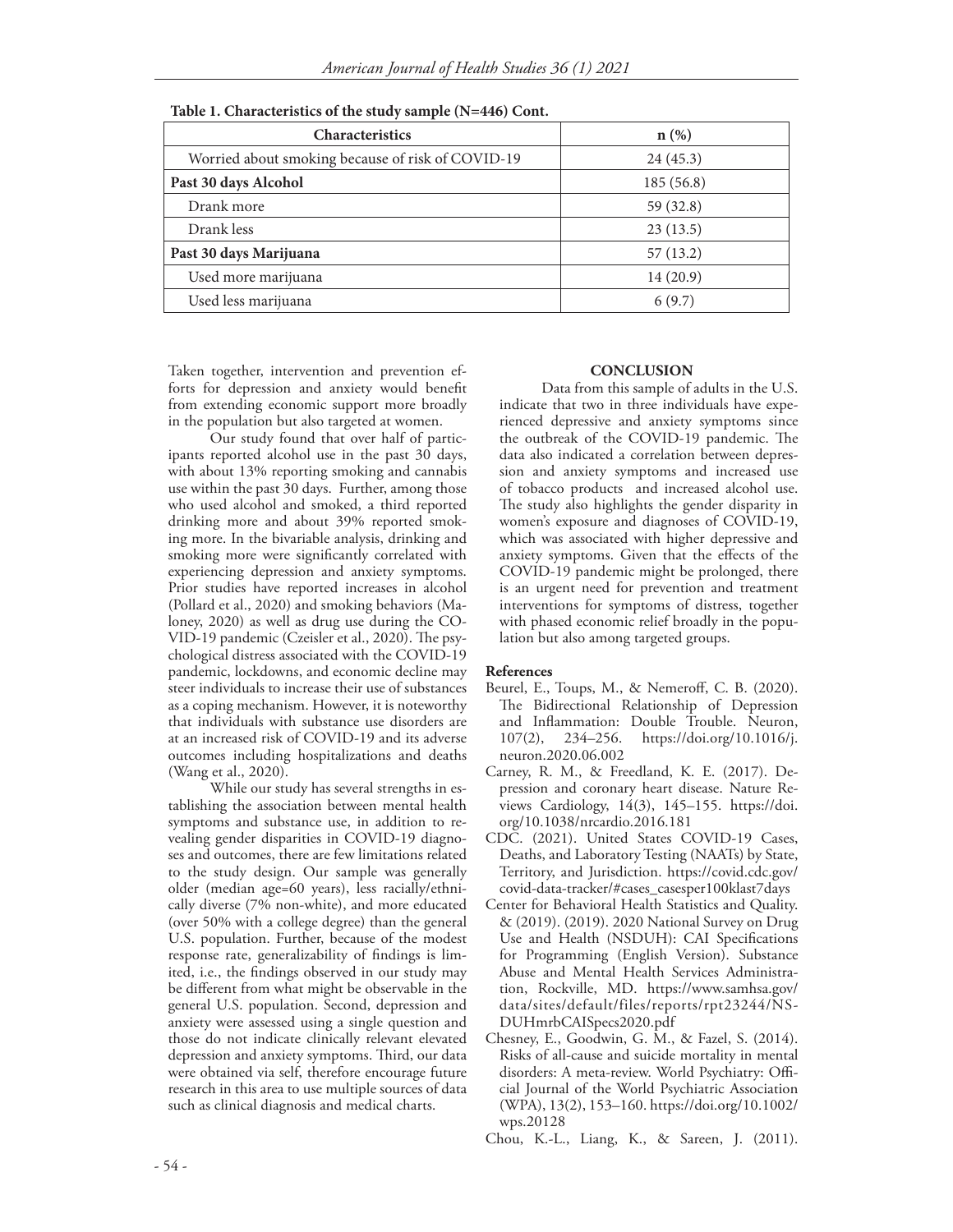**Table 2. Characteristics associated with symptoms of distress**

|                                                                     | Feelings of sadness or depression |         |                   | Negative and/or anxious about the future |         |                   |
|---------------------------------------------------------------------|-----------------------------------|---------|-------------------|------------------------------------------|---------|-------------------|
|                                                                     | <b>OR 95% CI</b>                  | p-value | <b>AOR 95% CI</b> | <b>OR 95% CI</b>                         | p-value | <b>AOR 95% CI</b> |
| Age                                                                 | 0.96(0.95, 0.98)                  | < 0.01  | 0.97(0.95, 0.99)  | 0.95(0.94, 0.97)                         | < 0.01  | 0.96(0.94, 0.98)  |
| <b>Sex</b>                                                          |                                   | < 0.01  |                   |                                          | < 0.01  |                   |
| Male                                                                | Ref                               |         | Ref               |                                          |         | Ref               |
| Female                                                              | 2.46(1.64, 3.67)                  |         | 1.96(1.24, 3.11)  | 2.06(1.37, 3.08)                         |         | 1.50(0.94, 2.41)  |
| Race/ethnicity                                                      |                                   | 0.38    |                   |                                          | 0.70    |                   |
| White                                                               | Ref                               |         |                   |                                          |         |                   |
| Non-white                                                           | 1.46(0.63, 3.37)                  |         |                   | 1.26(0.56, 2.84)                         |         |                   |
| Other                                                               | 0.66(0.30, 1.46)                  |         |                   | 0.78(0.35, 1.75)                         |         |                   |
| <b>Education</b>                                                    |                                   | 0.012   |                   |                                          | 0.02    |                   |
| High school diploma/GED                                             | Ref                               |         |                   |                                          |         |                   |
| Some college/Assoc Degree                                           | 2.15(1.19, 3.87)                  |         |                   | 1.93(1.06, 3.51)                         |         |                   |
| College degree                                                      | 2.63(1.43, 4.86)                  |         |                   | 2.54(1.36, 4.75)                         |         |                   |
| Grad degree or higher                                               | 2.22(1.23, 4.02)                  |         |                   | 1.44(0.80, 2.60)                         |         |                   |
| <b>Marital Status</b>                                               |                                   | 0.19    |                   |                                          | 0.02    |                   |
| Single                                                              | Ref                               |         |                   |                                          |         |                   |
| Married/living together                                             | 0.71(0.41, 1.23)                  |         |                   | 0.48(0.26, 0.86)                         |         |                   |
| Divorced, separated, widowed                                        | 0.54(0.28, 1.04)                  |         |                   | 0.40(0.20, 0.80)                         |         |                   |
| <b>Employment status</b>                                            |                                   | < 0.01  |                   |                                          | < 0.01  |                   |
| Employed                                                            | Ref                               |         | Ref               | Ref                                      |         | Ref               |
| Lost job/wages                                                      | 3.78(2.12, 6.74)                  |         | 3.50(1.91, 6.39)  | 4.48 (2.44, 8.21)                        |         | 3.92 (2.07, 7.44) |
| Not employed                                                        | 1.42(0.89, 2.29)                  |         | 1.81(1.05, 3.11)  | 1.37(0.83, 2.13)                         |         | 1.66(0.97, 3.60)  |
| Health Insurance (vs. No)                                           | 1.65(0.75, 3.62)                  | 0.21    |                   | 2.68(1.09, 6.63)                         | 0.03    |                   |
| Overall Health (vs. Excellent/very good)                            |                                   | 0.07    |                   |                                          | 0.03    |                   |
| Excellent                                                           | Ref                               |         |                   |                                          |         |                   |
| Good                                                                | 1.69(1.07, 2.63)                  |         | 1.86(1.11, 3.12)  | 1.72(1.10, 2.69)                         |         | 1.99(1.18, 3.36)  |
| Fair/poor                                                           | 1.22(0.71, 2.07)                  |         | 1.06(0.57, 1.95)  | 1.68(0.97, 2.92)                         |         | 1.86(0.97, 3.75)  |
| History of chronic condition (vs. No)                               | 0.99(0.64, 1.52)                  | 0.96    |                   | 1.10(0.72, 1.69)                         | 0.64    |                   |
| Median BMI (per unit BMI)                                           | 1.00(0.97, 1.03)                  | 0.70    |                   | 1.00(0.97, 1.04)                         | 0.62    |                   |
| Tested for COVID-19 (vs. No)                                        | 1.11(0.69, 1.77)                  | 0.68    |                   | 1.19(0.74, 1.91)                         | 0.48    |                   |
| Family member has COVID-19/tested positive for<br>COVID-19 (vs. No) | 1.08(0.64, 1.83)                  | 0.78    |                   | 2.44(1.33, 4.47)                         | < 0.01  | 1.97(0.97, 3.75)  |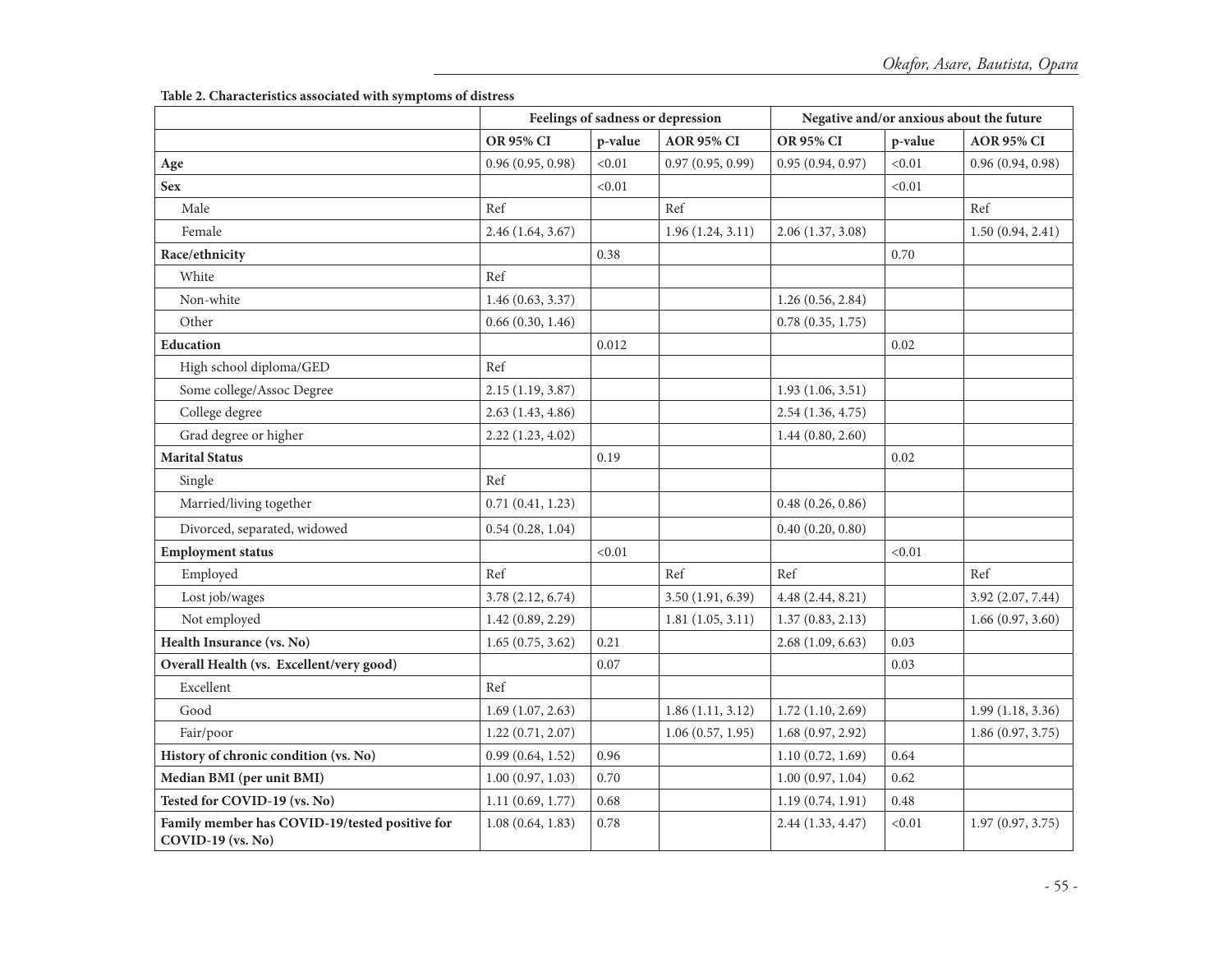|                                                  | Feelings of sadness or depression |         |                   | Negative and/or anxious about the future |         |                   |
|--------------------------------------------------|-----------------------------------|---------|-------------------|------------------------------------------|---------|-------------------|
|                                                  | <b>OR 95% CI</b>                  | p-value | <b>AOR 95% CI</b> | <b>OR 95% CI</b>                         | p-value | <b>AOR 95% CI</b> |
| Have experienced financial difficulties (vs. No) | 3.15(1.97, 5.03)                  | < 0.01  |                   | 2.72(1.72, 4.30)                         | < 0.01  |                   |
| Past 30 days Smoking (vs. No)                    | 0.61(0.34, 1.07)                  | 0.08    | 0.49(0.26, 0.93)  | 0.54(0.31, 0.95)                         | 0.03    | 0.48(0.25, 0.92)  |
| Smoked more (vs. No)                             | 3.21(0.99, 10.42)                 | 0.05    |                   | 3.65(1.12, 11.90)                        | 0.03    |                   |
| Smoked less (vs. No)                             | 3.81(0.72, 20.16)                 | 0.12    |                   | 1.43(0.35, 5.83)                         | 0.62    |                   |
| Past 30 days Alcohol Use (vs. No)                | 1.04(0.65, 1.66)                  | 0.86    |                   | 0.89(0.56, 1.43)                         | 0.64    |                   |
| Drank more (vs. No)                              | 5.41 (2.27, 12.89)                | < 0.01  |                   | $4.62$ $(2.02, 10.59)$                   | < 0.01  |                   |
| Drank less (vs. No)                              | 0.91(0.36, 2.29)                  | 0.84    |                   | 1.52(0.57, 4.10)                         | 0.41    |                   |
| Past 30 days Marijuana (vs. No)                  | 2.05(1.07, 3.94)                  | 0.03    |                   | 1.85(0.96, 3.56)                         | 0.07    |                   |
| Used more marijuana (vs. No)                     | 4.67(0.56, 39.02)                 | 0.16    |                   | 2.27(0.45, 11.45)                        | 0.32    |                   |
| Used less marijuana (vs. No)                     | 1.36(0.15, 12.80)                 | 0.79    |                   | 1.51(0.16, 14.12)                        | 0.72    |                   |
| Note= OR=odds ratio, AOR=Adjusted odds ratio     |                                   |         |                   |                                          |         |                   |

# **Table 2. Characteristics associated with symptoms of distress Cont.**